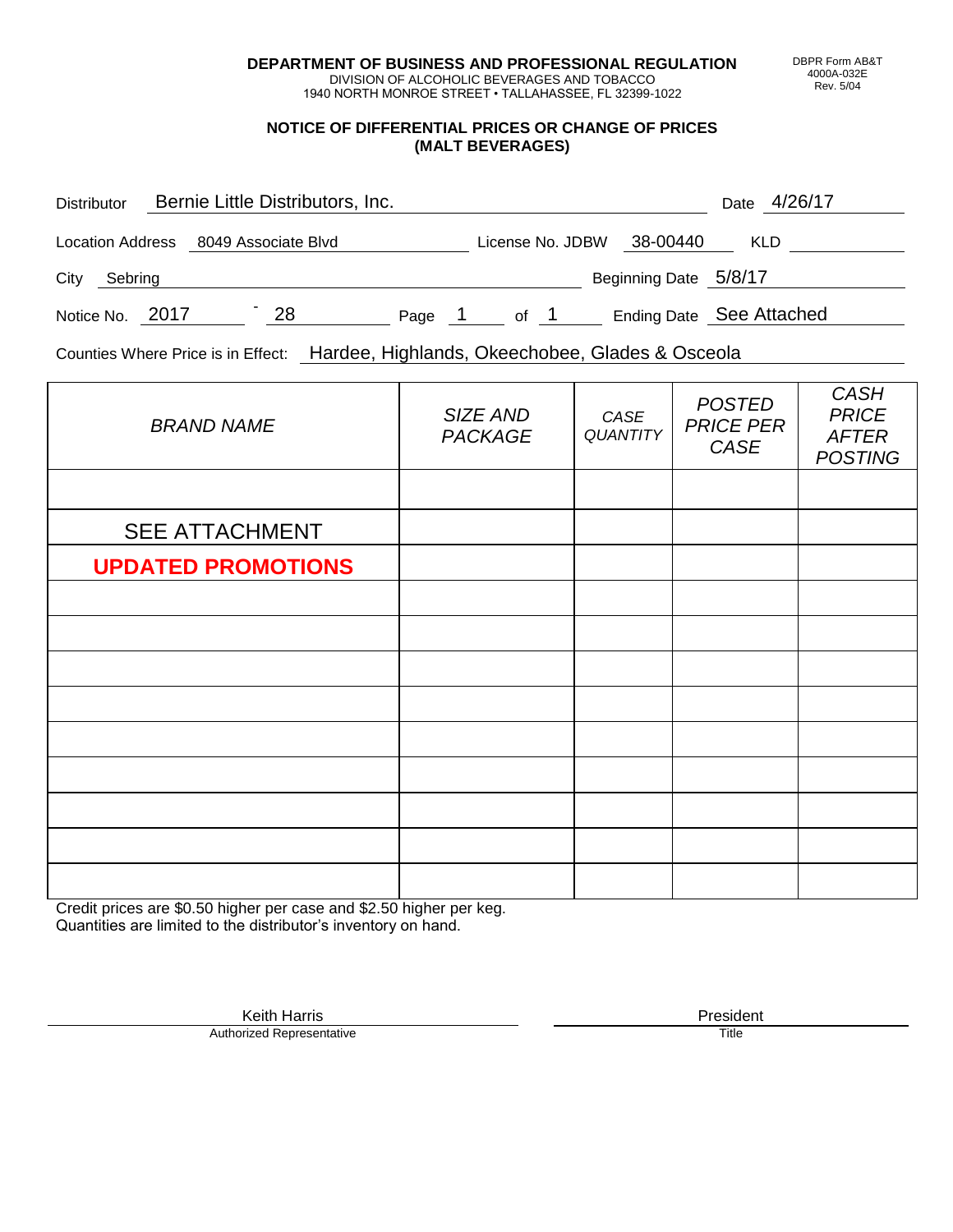|                                                                 |                      |          |          |         | Posted Frontline |        |          |                         |
|-----------------------------------------------------------------|----------------------|----------|----------|---------|------------------|--------|----------|-------------------------|
| <b>Brands</b>                                                   | Package              | Start    | Stop     | Price   | Price            | Qty    | Premise  | Comment                 |
| Bud, Bud Lt                                                     | 24/8oz Can           | 03/13/17 | 07/02/17 | \$12.30 | \$13.25          | $5-19$ | Off      |                         |
| Bud, Bud Lt                                                     | $24/8$ oz Can        | 03/13/17 | 07/02/17 | \$11.40 | \$13.25          | $20+$  | Off      |                         |
| Bud & Bud Lt                                                    | 24/8oz Can 2/12      | 03/13/17 | 07/02/17 | \$13.10 | \$13.60          | $5-19$ | Off      |                         |
| Bud & Bud Lt                                                    | 24/8oz Can 2/12      | 03/13/17 | 07/02/17 | \$12.20 | \$13.60          | $20+$  | Off      |                         |
|                                                                 |                      |          |          |         |                  |        |          |                         |
| Michelob Ultra                                                  | 24/8oz Can 2/12      | 03/13/17 | 07/02/17 | \$13.50 | \$14.45          | $5-19$ | Off      |                         |
| Michelob Ultra                                                  | 24/8oz Can 2/12      | 03/13/17 | 07/02/17 | \$12.20 | \$14.45          | $20+$  | Off      |                         |
|                                                                 |                      |          |          |         |                  |        |          |                         |
| Michelob Ultra                                                  | 24/8oz Can           | 03/13/17 | 07/02/17 | \$12.70 | \$14.35          | $5-19$ | Off      |                         |
| Michelob Ultra                                                  | 24/8oz Can           | 03/13/17 | 07/02/17 | \$11.40 | \$14.35          | $20+$  | Off      |                         |
| Brands & Packages above may be mixed and matched to achieve qty |                      |          |          |         |                  |        |          |                         |
| Bud, Bud Lt, Select, Select 55                                  | 24/12oz Can/LNR 4/6  | 04/03/17 | 04/16/17 | 21.60   | 23.80            | $10+$  | Off      |                         |
|                                                                 |                      |          |          |         |                  |        |          |                         |
| Michelob, Michelob Lt, Michelob Amberbock                       | 24/12oz LNNR 4/6     | 04/03/17 | 04/16/17 | 21.60   | 24.55            | $10+$  | Off      |                         |
|                                                                 |                      |          |          |         |                  |        |          |                         |
| <b>Land Shark</b>                                               | 24/12oz LNNR 4/6     | 04/03/17 | 04/16/17 | 15.85   | 24.55            | $10+$  | Off      |                         |
| Brands & Packages above may be mixed and matched to achieve qty |                      |          |          |         |                  |        |          |                         |
| Bud, Bud Lt, Select, Select 55                                  | 24/12oz Can/LNR 4/6  | 04/17/17 | 07/02/17 | 21.60   | 23.80            | $10+$  | Off      |                         |
| Michelob, Michelob Lt, Michelob Amberbock                       | 24/12oz LNNR 4/6     | 04/17/17 | 07/02/17 | 21.60   | 24.55            | $10+$  | Off      |                         |
|                                                                 |                      |          |          |         |                  |        |          |                         |
| Land Shark                                                      | 24/12oz LNNR 4/6     | 04/17/17 | 07/02/17 | 21.60   | 24.55            | 10-111 | Off      |                         |
| <b>Land Shark</b>                                               | 24/12oz LNNR 4/6     | 04/17/17 | 07/02/17 | 20.25   | 24.55            | $112+$ | Off      |                         |
| Brands & Packages above may be mixed and matched to achieve qty |                      |          |          |         |                  |        |          |                         |
|                                                                 |                      |          |          |         |                  |        |          |                         |
| Bud, Bud Lt, Select, Select 55                                  | 24/12oz Can/LNR 4/6  | 06/19/17 | 06/25/17 | 21.60   | 23.80            | $10+$  | Off      |                         |
|                                                                 |                      |          |          |         |                  |        |          |                         |
| Michelob, Michelob Lt, Michelob Amberbock                       | 24/12oz LNNR 4/6     | 06/19/17 | 06/25/17 | 21.60   | 24.55            | $10+$  | Off      |                         |
| <b>Land Shark</b>                                               | 24/12oz LNNR 4/6     | 06/19/17 | 06/25/17 | 16.50   | 24.55            | $10+$  | Off      |                         |
| Brands & Packages above may be mixed and matched to achieve qty |                      |          |          |         |                  |        |          |                         |
|                                                                 |                      |          |          |         |                  |        |          |                         |
| Bud, Bud Lt, Select, Select 55                                  | 24/12oz Can/LNR 4/6  | 06/26/17 | 07/02/17 | 21.60   | 23.80            | $10+$  | Off      |                         |
|                                                                 |                      |          |          |         |                  |        |          |                         |
| Michelob, Michelob Lt, Michelob Amberbock                       | 24/12oz LNNR 4/6     | 06/26/17 | 07/02/17 | 21.60   | 24.55            | $10+$  | Off      |                         |
|                                                                 |                      |          |          |         |                  |        |          |                         |
| <b>Land Shark</b>                                               | 24/12oz LNNR 4/6     | 06/26/17 | 07/02/17 | 21.60   | 24.55            | 10-111 | Off      |                         |
| <b>Land Shark</b>                                               | 24/12oz LNNR 4/6     | 06/26/17 | 07/02/17 | 20.25   | 24.55            | $112+$ | Off      |                         |
| Brands & Packages above may be mixed and matched to achieve qty |                      |          |          |         |                  |        |          |                         |
|                                                                 |                      |          |          |         |                  |        |          |                         |
| Bud, Bud Lt                                                     | 24/16oz Can 6/4      | 09/12/16 | 07/02/17 | 22.65   | 25.65            | $5+$   | On & Off |                         |
| Brands & Packages above may be mixed and matched to achieve qty |                      |          |          |         |                  |        |          |                         |
|                                                                 |                      |          |          |         |                  |        |          |                         |
| Bud. Bud Lt                                                     | 24/16oz Can 3/8      | 06/05/17 | 06/25/17 | 19.45   | 25.20            | $25+$  | Off      |                         |
| Michelob Ultra                                                  | 24/16oz Can 3/8      | 06/05/17 | 06/25/17 | 19.45   | 27.10            | $25+$  | Off      |                         |
| Brands & Packages above may be mixed and matched to achieve qty |                      |          |          |         |                  |        |          |                         |
|                                                                 |                      |          |          |         |                  |        |          |                         |
| Bud, Bud Lt                                                     | 24/16oz CALNR 3/8    | 04/03/17 | 04/16/17 | 23.45   | 27.60            | $30+$  | Off      |                         |
|                                                                 |                      |          |          |         |                  |        |          |                         |
| Bud, Bud Lt                                                     | 24/16oz CALNR 3/8    | 05/01/17 | 05/14/17 | 23.45   | 27.60            | $30+$  | Off      |                         |
| Brands & Packages above may be mixed and matched to achieve qty |                      |          |          |         |                  |        |          |                         |
| Bud, Bud Lt                                                     | 24/16oz Can          | 09/12/16 | 07/02/17 | 20.90   | 27.60            | $30+$  | Off      |                         |
| Brands & Packages above may be mixed and matched to achieve qty |                      |          |          |         |                  |        |          |                         |
|                                                                 |                      |          |          |         |                  |        |          |                         |
| Bud, Bud Lt, Select & Select 55                                 | 18pk/12oz Can & LNNR | 09/12/16 | 04/30/17 | 14.80   | 16.90            | $20+$  | Off      |                         |
|                                                                 |                      |          |          |         |                  |        |          |                         |
| Bud, Bud Lt, Select & Select 55                                 | 18pk/12oz Can & LNNR | 05/01/17 | 05/14/17 | 13.95   | 16.90            | $20+$  | Off      |                         |
|                                                                 |                      |          |          |         |                  |        |          |                         |
| Bud, Bud Lt, Select & Select 55                                 | 18pk/12oz Can & LNNR | 05/15/17 | 05/28/17 | 14.80   | 16.90            | $20+$  | Off      | <b>STOP DATE CHANGE</b> |
|                                                                 |                      |          |          |         |                  |        |          |                         |
| Bud, Bud Lt, Select & Select 55                                 | 18pk/12oz Can & LNNR | 05/29/17 | 06/11/17 | 13.95   | 16.90            | $20+$  | Off      | <b>NEW DATES</b>        |
|                                                                 |                      |          |          |         |                  |        |          |                         |
| Bud, Bud Lt, Select & Select 55                                 | 18pk/12oz Can & LNNR | 06/12/17 | 07/02/17 | 14.80   | 16.90            | $20+$  | Off      | <b>NEW DATES</b>        |
| Brands & Packages above may be mixed and matched to achieve qty |                      |          |          |         |                  |        |          |                         |
|                                                                 |                      |          |          |         |                  |        |          |                         |
| Bud, Bud Lt, Select & Select 55                                 | 24/12oz LNNR 2/12    | 09/12/16 | 07/02/17 | 21.55   | 22.50            | $10+$  | On       |                         |
| Brands & Packages above may be mixed and matched to achieve qty |                      |          |          |         |                  |        |          |                         |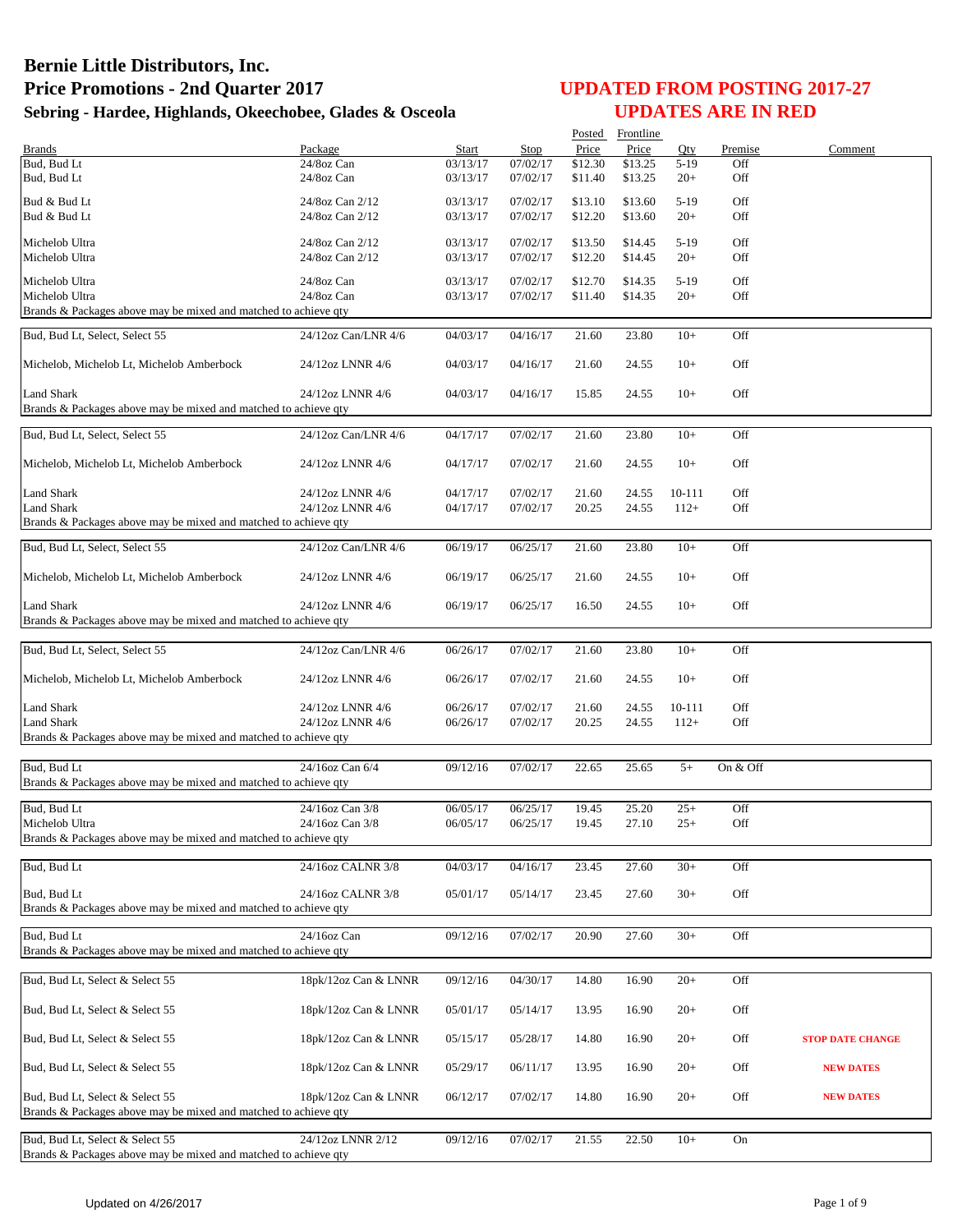|                                                                                                    |                         |                      |          | Posted         | Frontline      |          |         |         |
|----------------------------------------------------------------------------------------------------|-------------------------|----------------------|----------|----------------|----------------|----------|---------|---------|
| <b>Brands</b>                                                                                      | Package                 | Start                | Stop     | Price          | Price          | Qty      | Premise | Comment |
| Bud, Bud Lt, Select & Select 55<br>Brands & Packages above may be mixed and matched to achieve qty | 24/12oz Can & LNNR 2/12 | 03/22/17             | 05/17/17 | 21.55          | 22.50          | $10+$    | Off     |         |
|                                                                                                    |                         |                      |          |                |                |          |         |         |
| Bud, Bud Lt, Select & Select 55                                                                    | 24/12oz Can & LNNR 2/12 | 05/18/17             | 05/28/17 | 21.55          | 22.50          | 10-49    | Off     |         |
| Bud, Bud Lt, Select & Select 55                                                                    | 24/12oz Can & LNNR 2/12 | 05/18/17             | 05/28/17 | 17.80          | 22.50          | $50+$    | Off     |         |
| Bud & Bud Light                                                                                    | 24/16oz CALNR 3/8       | 05/18/17             | 05/28/17 | 25.45          | 27.60          | $1+$     | Off     |         |
| Michelob, Mich Lt, Ultra, Ultra Amber, Amber Bock,                                                 |                         |                      |          |                |                |          |         |         |
| Ultra Lime<br>Michelob, Mich Lt, Ultra, Ultra Amber, Amber Bock,                                   | 24/12oz Can & LNNR 2/12 | 05/18/17             | 05/28/17 | 23.90          | 24.85          | 5-49     | Off     |         |
| Ultra Lime                                                                                         | 24/12oz Can & LNNR 2/12 | 05/18/17             | 05/28/17 | 17.80          | 24.85          | $50+$    | Off     |         |
| Michelob Ultra<br>Brands & Packages above may be mixed and matched to achieve qty                  | 24/16oz CALNR 3/8       | 05/18/17             | 05/28/17 | 35.85          | 37.25          | $5+$     | Off     |         |
|                                                                                                    |                         |                      |          |                |                |          |         |         |
| Bud, Bud Lt, Select & Select 55<br>Brands & Packages above may be mixed and matched to achieve qty | 24/12oz Can & LNNR 2/12 | 05/29/17             | 06/21/17 | 21.55          | 22.50          | $10+$    | Off     |         |
| Bud, Bud Lt, Select & Select 55                                                                    | 24/12oz Can & LNNR 2/12 |                      | 07/02/17 |                |                | 10-49    | Off     |         |
| Bud, Bud Lt, Select & Select 55                                                                    | 24/12oz Can & LNNR 2/12 | 06/22/17<br>06/22/17 | 07/02/17 | 21.55<br>17.80 | 22.50<br>22.50 | $50+$    | Off     |         |
| Bud & Bud Light                                                                                    | 24/16oz CALNR 3/8       | 06/22/17             | 07/02/17 | 25.45          | 27.60          | $1+$     | Off     |         |
| Michelob, Mich Lt, Ultra, Ultra Amber, Amber Bock,                                                 |                         |                      |          |                |                |          |         |         |
| Ultra Lime                                                                                         | 24/12oz Can & LNNR 2/12 | 06/22/17             | 07/02/17 | 23.90          | 24.85          | 5-49     | Off     |         |
| Michelob, Mich Lt, Ultra, Ultra Amber, Amber Bock,                                                 |                         |                      |          |                |                |          |         |         |
| Ultra Lime                                                                                         | 24/12oz Can & LNNR 2/12 | 06/22/17             | 07/02/17 | 17.80          | 24.85          | $50+$    | Off     |         |
| Michelob Ultra<br>Brands & Packages above may be mixed and matched to achieve qty                  | 24/16oz CALNR 3/8       | 06/22/17             | 07/02/17 | 35.85          | 37.25          | $5+$     | Off     |         |
|                                                                                                    |                         |                      |          |                |                |          |         |         |
| Bud, Bud Lt, Select & Select 55                                                                    | 24/12oz Can             | 09/12/16             | 07/02/17 | 20.75          | 22.60          | 10-44    | Off     |         |
| Bud, Bud Lt, Select & Select 55                                                                    | $24/12$ oz Can          | 09/12/16             | 07/02/17 | 19.75          | 22.60          | $45+$    | Off     |         |
| Bud, Bud Lt,                                                                                       | 24/12oz LNNR            | 09/12/16             | 07/02/17 | 20.75          | 22.60          | 10-44    | Off     |         |
| Bud, Bud Lt,                                                                                       | 24/12oz LNNR            | 09/12/16             | 07/02/17 | 19.75          | 22.60          | $45+$    | Off     |         |
|                                                                                                    |                         |                      |          |                |                |          |         |         |
| <b>Bud Light Lime</b>                                                                              | 24/12oz LNNR/Can        | 09/12/16             | 07/02/17 | 22.20          | 24.10          | 10-44    | Off     |         |
| <b>Bud Light Lime</b>                                                                              | 24/12oz LNNR/Can        | 09/12/16             | 07/02/17 | 19.75          | 24.10          | $45+$    | Off     |         |
| Michelob Ultra                                                                                     | 24/12oz Can & LNNR      | 09/12/16             | 07/02/17 | 22.20          | 24.10          | 10-44    | Off     |         |
| Michelob Ultra                                                                                     | 24/12oz Can & LNNR      | 09/12/16             | 07/02/17 | 20.70          | 24.10          | $45+$    | Off     |         |
| Brands & Packages above may be mixed and matched to achieve qty                                    |                         |                      |          |                |                |          |         |         |
| Bud, Bud Light, Select<br>Brands & Packages above may be mixed and matched to achieve qty          | 24/16oz ALNR/CALNR      | 01/02/17             | 07/02/17 | \$21.55        | \$28.50        | $144+$   | On      |         |
|                                                                                                    |                         |                      |          |                |                |          |         |         |
| Bud, Bud Lt<br>Brands & Packages above may be mixed and matched to achieve qty                     | 24/16oz CALNR           | 09/12/16             | 07/02/17 | 24.85          | 28.50          | $98+$    | Off     |         |
| Bud, Bud Lt                                                                                        | 20/16oz CALNR           | 02/06/17             | 07/02/17 | 17.95          | 23.00          | $33+$    | Off     |         |
|                                                                                                    |                         |                      |          |                |                |          |         |         |
| Bud, Bud Lt<br>Brands & Packages above may be mixed and matched to achieve gty                     | 20/16oz CALNR           | 04/17/17             | 07/02/17 | 17.45          | 23.00          | $66+$    | Off     |         |
| Bud Lt Lime & Platinum                                                                             |                         |                      | 07/02/17 | 30.67          |                | $10+$    |         |         |
| Brands & Packages above may be mixed and matched to achieve qty                                    | 24/16 CALNR 3/8         | 03/27/17             |          |                | 36.15          |          | On      |         |
| Oculto                                                                                             | 24/12oz LNNR 2/12       | 09/12/16             | 07/02/17 | 26.65          | 29.90          | $20+$    | Off     |         |
| Brands & Packages above may be mixed and matched to achieve qty                                    |                         |                      |          |                |                |          |         |         |
| BL Lime, Platinum, Black Crown, Mich Lt & Ultra                                                    | 18/12oz LNNR/Cans       | 09/12/16             | 04/30/17 | 16.95          | 18.45          | $5 - 59$ | Off     |         |
| BL Lime, Platinum, Black Crown, Mich Lt & Ultra                                                    | 18/12oz LNNR/Cans       | 09/12/16             | 04/30/17 | 15.85          | 18.45          | $60+$    | Off     |         |
| Mich Ultra & Light                                                                                 | 18/12oz LNNR/Cans       | 05/01/17             | 07/02/17 | 16.95          | 18.45          | $5 - 59$ | Off     |         |
| Mich Ultra & Light                                                                                 | 18/12oz LNNR/Cans       | 05/01/17             | 07/02/17 | 15.85          | 18.45          | $60+$    | Off     |         |
| Brands & Packages above may be mixed and matched to achieve qty                                    |                         |                      |          |                |                |          |         |         |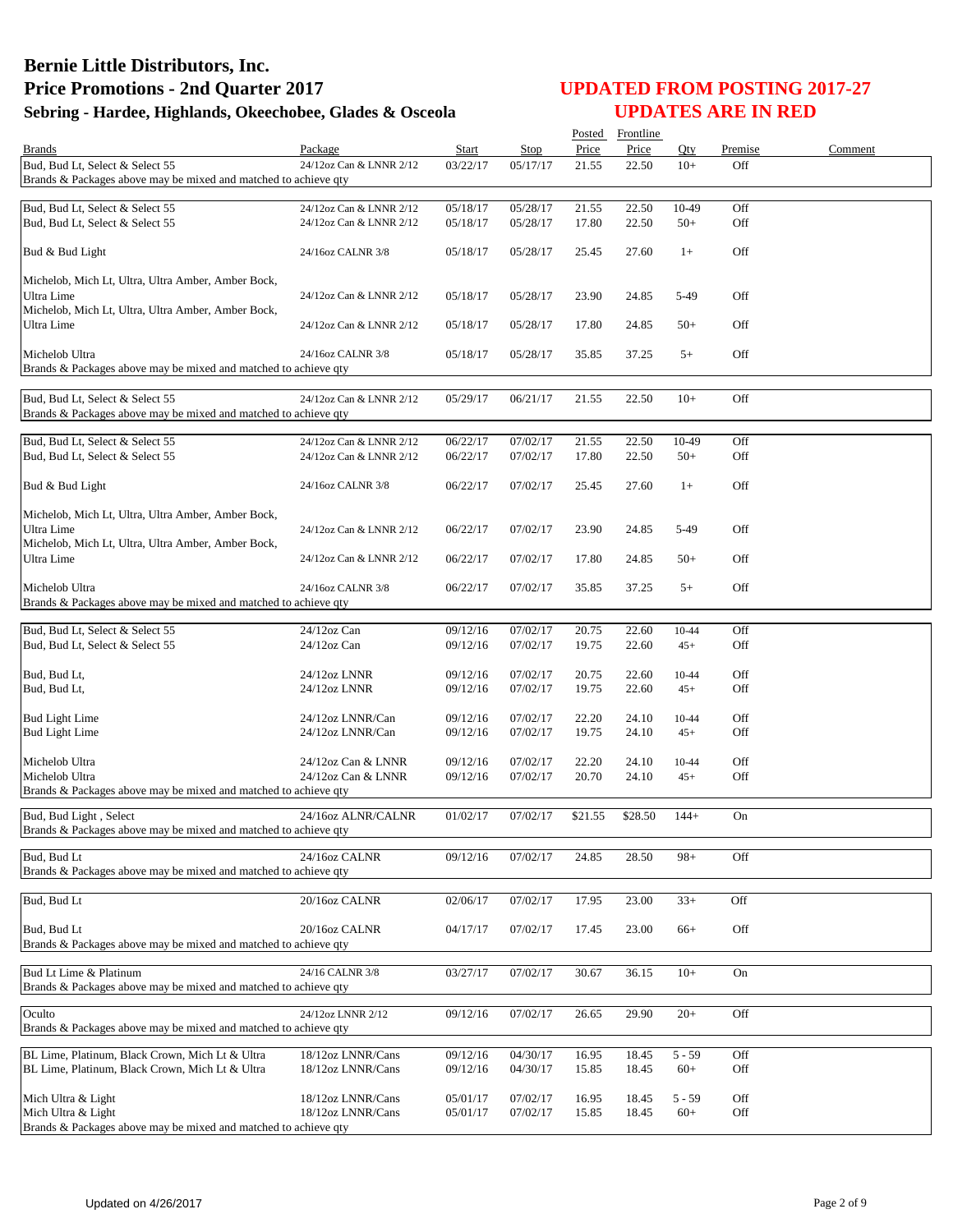|                                                                                                           |                                            |                      |                      | Posted         | Frontline      |              |            |         |
|-----------------------------------------------------------------------------------------------------------|--------------------------------------------|----------------------|----------------------|----------------|----------------|--------------|------------|---------|
| <b>Brands</b><br>Mich, Mic Lt, Ultra, Ultra Amber, Amberbock & Ultra                                      | Package                                    | Start                | Stop                 | Price          | Price          | Qty          | Premise    | Comment |
| Lime Cactus                                                                                               | 24/12oz Can/LNNR 2/12                      | 11/24/16             | 05/17/17             | 23.90          | 24.85          | $5+$         | Off        |         |
| Michelob Ultra                                                                                            | 24/16oz CALNR 3/8                          | 11/24/16             | 05/17/17             | 35.85          | 37.25          | $5+$         | Off        |         |
| Brands & Packages above may be mixed and matched to achieve qty                                           |                                            |                      |                      |                |                |              |            |         |
|                                                                                                           |                                            |                      |                      |                |                |              |            |         |
| Mich, Mic Lt, Ultra, Ultra Amber, Amberbock & Ultra                                                       |                                            |                      |                      |                |                |              |            |         |
| Lime Cactus<br>Michelob Ultra                                                                             | 24/12oz Can/LNNR 2/12<br>24/16oz CALNR 3/8 | 05/29/17<br>05/29/17 | 06/21/17<br>06/21/17 | 23.90<br>35.85 | 24.85<br>37.25 | $5+$<br>$5+$ | Off<br>Off |         |
| Brands & Packages above may be mixed and matched to achieve qty                                           |                                            |                      |                      |                |                |              |            |         |
|                                                                                                           |                                            |                      |                      |                |                |              |            |         |
| BL Lime, Platinum, Black Crown & Landshark                                                                | 24/12oz LNNR 2/12                          | 09/12/16             | 07/02/17             | 20.45          | 24.10          | $10+$        | <b>ON</b>  |         |
| BL Lime, Platinum & Landshark                                                                             | 24/12oz Cans 2/12                          | 09/12/16             | 07/02/17             | 20.45          | 24.10          | $10+$        | <b>ON</b>  |         |
| Brands & Packages above may be mixed and matched to achieve qty                                           |                                            |                      |                      |                |                |              |            |         |
| BL Lime, Platinum & Black Crown                                                                           | 24/12oz Cans/LNNR 2/12                     | 03/22/17             | 04/30/17             | 23.15          | 24.10          | $1+$         | Off        |         |
|                                                                                                           |                                            |                      |                      |                |                |              |            |         |
| BLL Rita Family (Lime, Straw, Mango, Raz, Orange, Grape,<br>Peach & Seasonal)                             | 24/8oz Can 2/12                            | 03/22/17             | 04/30/17             | 23.15          | 24.10          | $1-6$        | Off        |         |
| BLL Rita Family (Lime, Straw, Mango, Raz, Orange, Grape,                                                  |                                            |                      |                      |                |                |              |            |         |
| Peach & Seasonal)                                                                                         | 24/8oz Can 2/12                            | 03/22/17             | 04/30/17             | 21.30          | 24.10          | $7+$         | Off        |         |
| Brands & Packages above may be mixed and matched to achieve qty                                           |                                            |                      |                      |                |                |              |            |         |
| BL Lime, Platinum & Black Crown                                                                           | 24/12oz Cans/LNNR 2/12                     | 05/01/17             | 05/07/17             | 23.15          | 24.10          | $1+$         | Off        |         |
|                                                                                                           |                                            |                      |                      |                |                |              |            |         |
| BLL Rita Family (Lime, Straw, Mango, Raz, Orange, Grape,                                                  |                                            |                      |                      |                |                |              |            |         |
| Peach & Seasonal)                                                                                         | 24/8oz Can 2/12                            | 05/01/17             | 05/07/17             | 23.15          | 24.10          | $1-6$        | Off        |         |
| BLL Rita Family (Lime, Straw, Mango, Raz, Orange, Grape,<br>Peach & Seasonal)                             | 24/8oz Can 2/12                            | 05/01/17             | 05/07/17             | 21.30          | 24.10          | $7-26$       | Off        |         |
| BLL Rita Family (Lime, Straw, Mango, Raz, Orange, Grape,                                                  |                                            |                      |                      |                |                |              |            |         |
| Peach & Seasonal)                                                                                         | 24/8oz Can 2/12                            | 05/01/17             | 05/07/17             | 13.70          | 24.10          | $27+$        | Off        |         |
| Brands & Packages above may be mixed and matched to achieve qty                                           |                                            |                      |                      |                |                |              |            |         |
| BL Lime, Platinum & Black Crown                                                                           | 24/12oz Cans/LNNR 2/12                     | 05/08/17             | 06/25/17             | 23.15          | 24.10          | $1+$         | Off        |         |
|                                                                                                           |                                            |                      |                      |                |                |              |            |         |
| BLL Rita Family (Lime, Straw, Mango, Raz, Orange, Grape,                                                  |                                            |                      |                      |                |                |              |            |         |
| Peach & Seasonal)                                                                                         | 24/8oz Can 2/12                            | 05/08/17             | 06/25/17             | 23.15          | 24.10          | $1-6$        | Off        |         |
| BLL Rita Family (Lime, Straw, Mango, Raz, Orange, Grape,<br>Peach & Seasonal)                             | 24/8oz Can 2/12                            | 05/08/17             | 06/25/17             | 21.30          | 24.10          | $7+$         | Off        |         |
| Brands & Packages above may be mixed and matched to achieve qty                                           |                                            |                      |                      |                |                |              |            |         |
|                                                                                                           |                                            |                      |                      |                |                |              |            |         |
| BL Lime, Platinum & Black Crown                                                                           | 24/12oz Cans/LNNR 2/12                     | 06/26/17             | 07/02/17             | 23.15          | 24.10          | $1+$         | Off        |         |
| BLL Rita Family (Lime, Straw, Mango, Raz, Orange, Grape,                                                  |                                            |                      |                      |                |                |              |            |         |
| Peach & Seasonal)                                                                                         | 24/8oz Can 2/12                            | 06/26/17             | 07/02/17             | 23.15          | 24.10          | $1-6$        | Off        |         |
| BLL Rita Family (Lime, Straw, Mango, Raz, Orange, Grape,                                                  |                                            |                      |                      |                |                |              |            |         |
| Peach & Seasonal)                                                                                         | 24/8oz Can 2/12                            | 06/26/17             | 07/02/17             | 21.30          | 24.10          | 7-26         | Off        |         |
| BLL Rita Family (Lime, Straw, Mango, Raz, Orange, Grape,<br>Peach & Seasonal)                             | 24/8oz Can 2/12                            | 06/26/17             | 07/02/17             | 13.70          | 24.10          | $27+$        | Off        |         |
| Brands & Packages above may be mixed and matched to achieve qty                                           |                                            |                      |                      |                |                |              |            |         |
|                                                                                                           |                                            |                      |                      |                |                |              |            |         |
| Bud Light Lime, Platinum & Black Crown                                                                    | 24/12oz LNNR 4/6                           | 04/03/17             | 04/30/17             | 21.60          | 24.55          | $10+$        | Off        |         |
| Brands & Packages above may be mixed and matched to achieve qty                                           |                                            |                      |                      |                |                |              |            |         |
| Bud Lt Platinum & Black Crown                                                                             | 24/12oz LNNR 4/6                           | 05/01/17             | 05/07/17             | 21.60          | 24.55          | $10+$        | Off        |         |
|                                                                                                           |                                            |                      |                      |                |                |              |            |         |
| <b>Bud Light Lime</b>                                                                                     | 24/12oz LNNR 4/6                           | 05/01/17             | 05/07/17             | 21.60          | 24.55          | $10 - 14$    | Off        |         |
| <b>Bud Light Lime</b>                                                                                     | 24/12oz LNNR 4/6                           | 05/01/17             | 05/07/17             | 15.50          | 24.55          | $15+$        | Off        |         |
| Brands & Packages above may be mixed and matched to achieve qty                                           |                                            |                      |                      |                |                |              |            |         |
|                                                                                                           |                                            |                      | 07/02/17             | 21.60          | 24.55          | $10+$        | Off        |         |
| Bud Light Lime, Platinum & Black Crown<br>Brands & Packages above may be mixed and matched to achieve qty | 24/12oz LNNR 4/6                           | 05/08/17             |                      |                |                |              |            |         |
|                                                                                                           |                                            |                      |                      |                |                |              |            |         |
| Busch, Busch Lt, Nat Lt, Nat Ice & Rolling Rock                                                           | $24/12$ oz Can S/C                         | 01/16/17             | 07/02/17             | 15.35          | 17.00          | 15-76        | Off        |         |
| Busch, Busch Lt, Nat Lt, Nat Ice & Rolling Rock                                                           | 24/12oz Can S/C                            | 01/16/17             | 07/02/17             | 13.80          | 17.00          | $77+$        | Off        |         |
|                                                                                                           |                                            |                      |                      |                |                |              |            |         |
| Natty Daddy                                                                                               | 24/12oz Can S/C                            | 01/16/17             | 07/02/17             | 15.35          | 16.10          | $1 - 4$      | Off        |         |
| Natty Daddy<br>Natty Daddy                                                                                | 24/12oz Can S/C<br>24/12oz Can S/C         | 01/16/17<br>01/16/17 | 07/02/17<br>07/02/17 | 14.35          | 16.10<br>16.10 | 5-76         | Off<br>Off |         |
| Brands & Packages above may be mixed and matched to achieve qty                                           |                                            |                      |                      | 13.80          |                | $77+$        |            |         |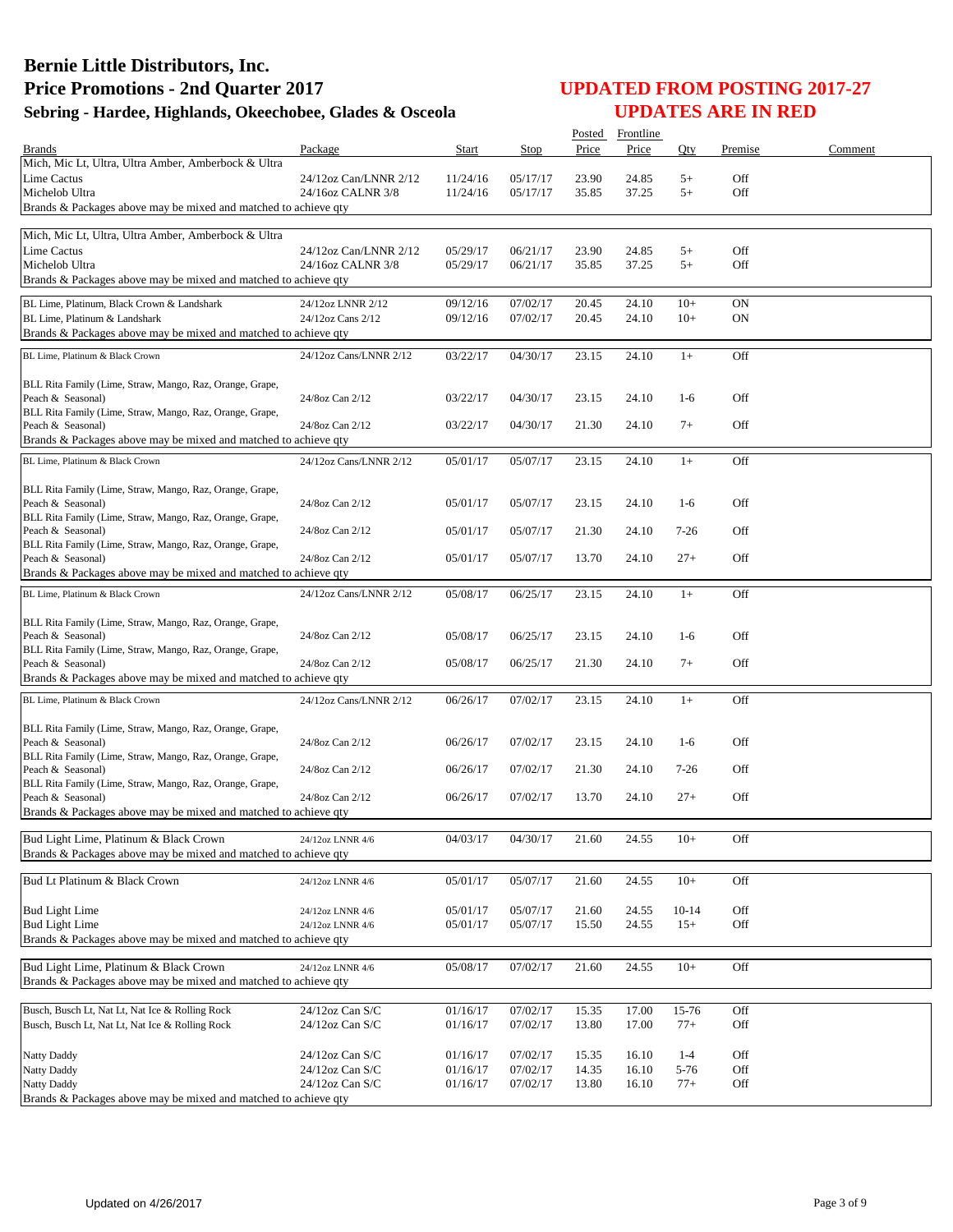|                                                                                                                                               |                                      |                      |                      |                | Posted Frontline |                     |            |         |
|-----------------------------------------------------------------------------------------------------------------------------------------------|--------------------------------------|----------------------|----------------------|----------------|------------------|---------------------|------------|---------|
| <b>Brands</b>                                                                                                                                 | Package                              | Start                | Stop                 | Price          | Price            | Qty                 | Premise    | Comment |
| Busch, Busch Lt, Nat Lt, Nat Ice, Bud Ice, Rolling Rock<br>& Busch Ice                                                                        | 18/12oz Cans/LNNR                    | 04/03/17             | 04/16/17             | 10.95          | 12.40            | 20-39               | Off        |         |
| Busch, Busch Lt, Nat Lt, Nat Ice, Bud Ice, Rolling Rock<br>& Busch Ice<br>Brands & Packages above may be mixed and matched to achieve qty     | 18/12oz Cans/LNNR                    | 04/03/17             | 04/16/17             | 9.35           | 12.40            | $40+$               | Off        |         |
|                                                                                                                                               |                                      |                      |                      |                |                  |                     |            |         |
| Busch, Busch Lt, Nat Lt, Nat Ice, Bud Ice, Rolling Rock<br>& Busch Ice<br>Brands & Packages above may be mixed and matched to achieve qty     | 18/12oz Cans/LNNR                    | 04/17/17             | 07/02/17             | 9.35           | 12.40            | $40+$               | Off        |         |
| Bud Ice, King Cobra, High Gravity, Natty Daddy &<br><b>Rolling Rock</b><br>Brands & Packages above may be mixed and matched to achieve qty    | 24/16oz Can 6/4                      | 01/02/17             | 07/02/17             | \$15.95        | \$19.55          | $5+$                | Off        |         |
| Busch, Busch Lt, Natural Lt, Natural Ice<br>Brands & Packages above may be mixed and matched to achieve qty                                   | 24/16oz Can 6/4                      | 04/24/17             | 04/29/17             | \$16.55        | \$19.55          | $20+$               | Off        |         |
| Spiked Seltzer Family (Lime, Orange, Gpfrt, Cran)<br>Brands & Packages above may be mixed and matched to achieve qty                          | 24/12oz LNR-Can 4/6                  | 04/24/17             | 04/29/17             | \$19.20        | \$28.50          | $5+$                | Off        |         |
| Shock Top & Shock Top Sampler                                                                                                                 | 24/12oz LNNR                         | 09/12/16             | 07/02/17             | 19.70          | 27.75            | $56+$               | Off        |         |
| Shock Top & Shock Top Lemon                                                                                                                   | $15/12$ oz Can                       | 09/12/16             | 07/02/17             | 13.65          | 15.25            | $50+$               | Off        |         |
| Shock Top & Shock Top Lemon                                                                                                                   | 30/12oz Can 2/15                     | 09/12/16             | 07/02/17             | 25.70          | 28.90            | $25+$               | Off        |         |
| Shock Top, Apple Wheat, Lemon, Pumpkin, Rasp, IPA, Winter                                                                                     |                                      |                      |                      |                |                  |                     |            |         |
| Combo, Choc, Pretzel, Ginger, Ruby Red<br>Shock Top, Apple Wheat, Lemon, Pumpkin, Rasp, IPA, Winter<br>Combo, Choc, Pretzel, Ginger, Ruby Red | 24/12oz LNNR 4/6<br>24/12oz LNNR 4/6 | 03/13/17<br>03/13/17 | 06/10/17<br>06/10/17 | 27.10<br>26.10 | 27.75<br>27.75   | $1-19$<br>$20 - 55$ | Off<br>Off |         |
| Shock Top, Apple Wheat, Lemon, Pumpkin, Rasp, IPA, Winter                                                                                     |                                      | 03/13/17             | 06/10/17             | 25.10          | 27.75            | 56-111              | Off        |         |
| Combo, Choc, Pretzel, Ginger, Ruby Red<br>Shock Top, Apple Wheat, Lemon, Pumpkin, Rasp, IPA, Winter                                           | 24/12oz LNNR 4/6<br>24/12oz LNNR 4/6 | 03/13/17             | 06/10/17             | 24.10          | 27.75            | $112+$              | Off        |         |
| Combo, Choc, Pretzel, Ginger, Ruby Red<br>Brands & Packages above may be mixed and matched to achieve qty                                     |                                      |                      |                      |                |                  |                     |            |         |
| Shock Top, Apple Wheat, Lemon, Pumpkin, Rasp, IPA, Winter                                                                                     |                                      |                      |                      |                |                  |                     |            |         |
| Combo, Choc, Pretzel, Ginger, Ruby Red<br>Shock Top, Apple Wheat, Lemon, Pumpkin, Rasp, IPA, Winter                                           | 24/12oz LNNR 4/6                     | 06/12/17             | 06/18/17             | 27.10          | 27.75            | $1-19$              | Off        |         |
| Combo, Choc, Pretzel, Ginger, Ruby Red<br>Brands & Packages above may be mixed and matched to achieve qty                                     | 24/12oz LNNR 4/6                     | 06/12/17             | 06/18/17             | 19.20          | 27.75            | $20+$               | Off        |         |
|                                                                                                                                               |                                      |                      |                      |                |                  |                     |            |         |
| Shock Top, Apple Wheat, Lemon, Pumpkin, Rasp, IPA, Winter<br>Combo, Choc, Pretzel, Ginger, Ruby Red                                           | 24/12oz LNNR 4/6                     | 06/19/17             | 09/02/17             | 27.10          | 27.75            | $1-19$              | Off        |         |
| Shock Top, Apple Wheat, Lemon, Pumpkin, Rasp, IPA, Winter<br>Combo, Choc, Pretzel, Ginger, Ruby Red                                           | 24/12oz LNNR 4/6                     | 06/19/17             | 09/02/17             | 26.10          | 27.75            | $20 - 55$           | Off        |         |
| Shock Top, Apple Wheat, Lemon, Pumpkin, Rasp, IPA, Winter<br>Combo, Choc, Pretzel, Ginger, Ruby Red                                           | 24/12oz LNNR 4/6                     | 06/19/17             | 09/02/17             | 25.10          | 27.75            | 56-111              | Off        |         |
| Shock Top, Apple Wheat, Lemon, Pumpkin, Rasp, IPA, Winter<br>Combo, Choc, Pretzel, Ginger, Ruby Red                                           | 24/12oz LNNR 4/6                     | 06/19/17             | 09/02/17             | 24.10          | 27.75            | $112+$              | Off        |         |
| Brands & Packages above may be mixed and matched to achieve qty                                                                               |                                      |                      |                      |                |                  |                     |            |         |
| Wild Blue & Redbridge<br>Brands & Packages above may be mixed and matched to achieve qty                                                      | 24/12oz LNNR 4/6                     | 11/14/16             | 07/02/17             | 28.65          | 29.35            | $28+$               | Off        |         |
| Kirin Ichiban & Kirin Light                                                                                                                   | 24/12oz LNNR 4/6                     | 11/14/16             | 07/02/17             | 23.50          | 27.75            | $10+$               | Off        |         |
| Brands & Packages above may be mixed and matched to achieve qty                                                                               |                                      |                      |                      |                |                  |                     |            |         |
| Becks, Lt, Dark, Oktob, Sapphire, Becks NA, St Pauli &                                                                                        |                                      |                      |                      |                |                  |                     |            |         |
| <b>Bass</b>                                                                                                                                   | 24/12oz LNNR 4/6                     | 09/12/16             | 05/21/17             | 22.05          | 24.55            | 56-111              | Off        |         |
| Becks, Lt, Dark, Oktob, Sapphire, Becks NA, St Pauli &<br><b>Bass</b>                                                                         | 24/12oz LNNR 4/6                     | 09/12/16             | 05/21/17             | 19.80          | 24.55            | $112+$              | Off        |         |
| Brands & Packages above may be mixed and matched to achieve qty                                                                               |                                      |                      |                      |                |                  |                     |            |         |
| Becks, Lt, Dark, Oktob, Sapphire                                                                                                              | 24/12oz LNNR 4/6                     | 05/22/17             | 05/28/17             | 15.85          | 24.55            | $20+$               | Off        |         |
| Bass Ale, S Pauli & Beck's NA                                                                                                                 | 24/12oz LNNR 4/6                     | 05/22/17             | 05/28/17             | 22.05          | 24.55            | 56-111              | Off        |         |
| Bass Ale, St Pauli & Beck's NA<br>Brands & Packages above may be mixed and matched to achieve qty                                             | 24/12oz LNNR 4/6                     | 05/22/17             | 05/28/17             | 19.80          | 24.55            | $112+$              | Off        |         |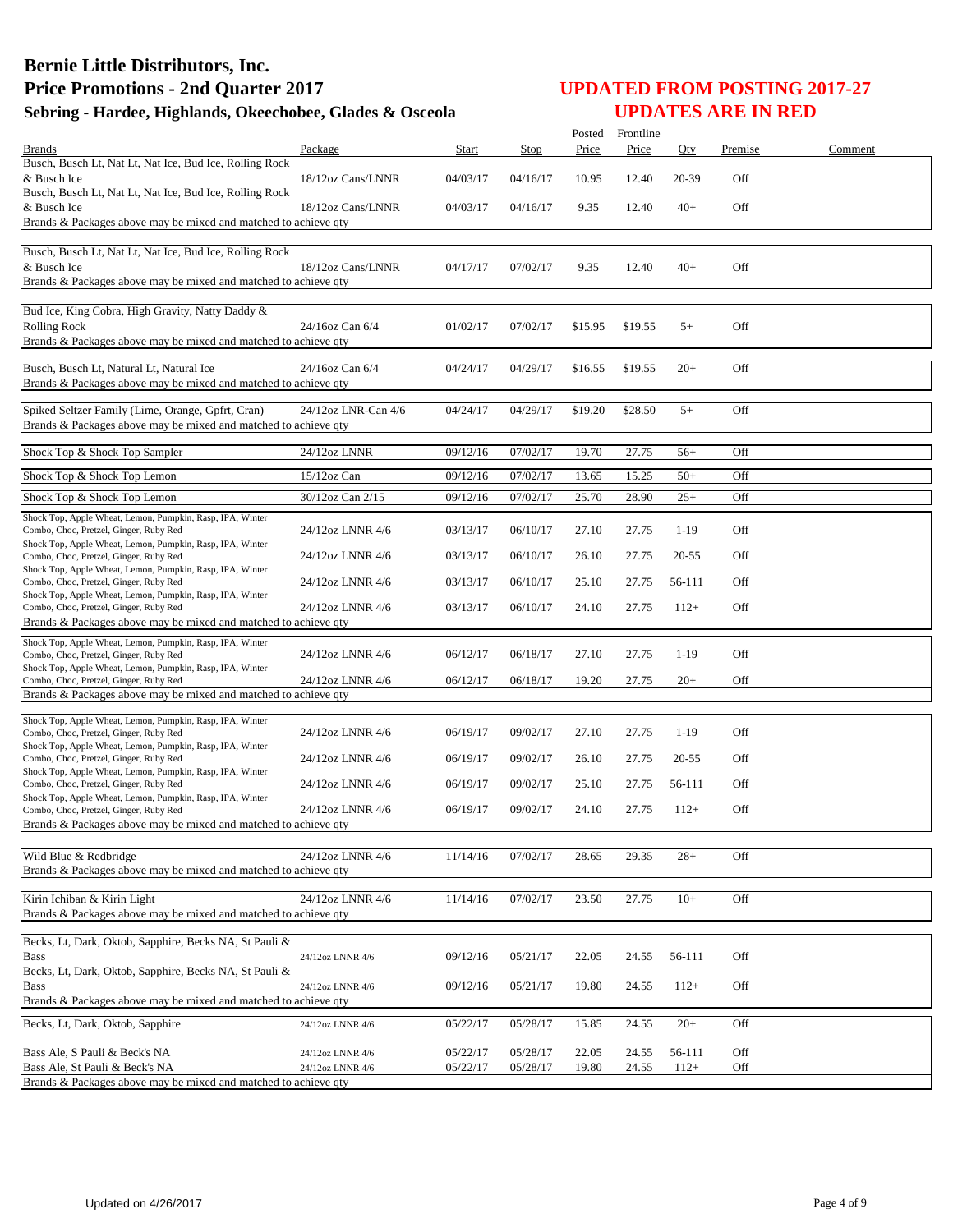|                                                                                      |                       |          |          | Posted | Frontline |        |         |         |
|--------------------------------------------------------------------------------------|-----------------------|----------|----------|--------|-----------|--------|---------|---------|
| <b>Brands</b>                                                                        | Package               | Start    | Stop     | Price  | Price     | Oty    | Premise | Comment |
| Becks, Lt, Dark, Oktob, Sapphire, Becks NA, St Pauli &                               |                       |          |          |        |           |        |         |         |
| Bass                                                                                 | 24/12oz LNNR 4/6      | 05/29/17 | 07/02/17 | 22.05  | 24.55     | 56-111 | Off     |         |
| Becks, Lt, Dark, Oktob, Sapphire, Becks NA, St Pauli &                               |                       |          |          |        |           |        |         |         |
| Bass<br>Brands & Packages above may be mixed and matched to achieve qty              | 24/12oz LNNR 4/6      | 05/29/17 | 07/02/17 | 19.80  | 24.55     | $112+$ | Off     |         |
|                                                                                      |                       |          |          |        |           |        |         |         |
| Becks, Light, Dark, Oktoberfest, Sapphire, St Pauli &                                |                       |          |          |        |           |        |         |         |
| <b>Bass</b>                                                                          | 24/12oz LNNR/CAN 2/12 | 03/06/17 | 04/16/17 | 20.35  | 24.10     | 56-111 | Off     |         |
| Becks, Light, Dark, Oktoberfest, Sapphire, St Pauli &                                |                       |          |          |        |           |        |         |         |
| Bass                                                                                 | 24/12oz LNNR/CAN 2/12 | 03/06/17 | 04/16/17 | 19.80  | 24.10     | $112+$ | Off     |         |
| <b>Land Shark</b>                                                                    | 24/12oz LNNR/CAN 2/12 | 03/06/17 | 04/16/17 | 22.15  | 24.10     | 56-111 | Off     |         |
| Land Shark                                                                           | 24/12oz LNNR/CAN 2/12 | 03/06/17 | 04/16/17 | 20.35  | 24.10     | $112+$ | Off     |         |
| Brands & Packages above may be mixed and matched to achieve qty                      |                       |          |          |        |           |        |         |         |
|                                                                                      |                       |          |          |        |           |        |         |         |
| Becks, Light, Dark, Oktoberfest, Sapphire, St Pauli &                                |                       |          |          |        |           |        |         |         |
| <b>Bass</b>                                                                          | 24/12oz LNNR/CAN 2/12 | 04/17/17 | 04/23/17 | 19.20  | 24.10     | $10+$  | Off     |         |
| Land Shark                                                                           | 24/12oz LNNR/CAN 2/12 | 04/17/17 | 04/23/17 | 19.20  | 24.10     | $10+$  | Off     |         |
| Brands & Packages above may be mixed and matched to achieve qty                      |                       |          |          |        |           |        |         |         |
|                                                                                      |                       |          |          |        |           |        |         |         |
| Becks, Light, Dark, Oktoberfest, Sapphire, St Pauli &                                |                       |          |          |        |           |        |         |         |
| <b>Bass</b>                                                                          | 24/12oz LNNR/CAN 2/12 | 04/24/17 | 05/07/17 | 20.35  | 24.10     | 56-111 | Off     |         |
| Becks, Light, Dark, Oktoberfest, Sapphire, St Pauli &<br>Bass                        | 24/12oz LNNR/CAN 2/12 | 04/24/17 | 05/07/17 | 19.80  | 24.10     | $112+$ | Off     |         |
|                                                                                      |                       |          |          |        |           |        |         |         |
| <b>Land Shark</b>                                                                    | 24/12oz LNNR/CAN 2/12 | 04/24/17 | 05/07/17 | 22.15  | 24.10     | 56-111 | Off     |         |
| <b>Land Shark</b>                                                                    | 24/12oz LNNR/CAN 2/12 | 04/24/17 | 05/07/17 | 20.35  | 24.10     | $112+$ | Off     |         |
| Brands & Packages above may be mixed and matched to achieve qty                      |                       |          |          |        |           |        |         |         |
|                                                                                      |                       |          |          |        |           |        |         |         |
| Becks, Light, Dark, Oktoberfest, Sapphire, St Pauli &<br>Bass                        | 24/12oz LNNR/CAN 2/12 | 05/08/17 | 05/14/17 | 19.20  | 24.10     | $10+$  | Off     |         |
|                                                                                      |                       |          |          |        |           |        |         |         |
| Land Shark                                                                           | 24/12oz LNNR/CAN 2/12 | 05/08/17 | 05/14/17 | 19.20  | 24.10     | $10+$  | Off     |         |
| Brands & Packages above may be mixed and matched to achieve qty                      |                       |          |          |        |           |        |         |         |
|                                                                                      |                       |          |          |        |           |        |         |         |
| Becks, Light, Dark, Oktoberfest, Sapphire, St Pauli &                                |                       |          |          |        |           |        |         |         |
| <b>Bass</b><br>Becks, Light, Dark, Oktoberfest, Sapphire, St Pauli &                 | 24/12oz LNNR/CAN 2/12 | 05/15/17 | 06/11/17 | 20.35  | 24.10     | 56-111 | Off     |         |
| Bass                                                                                 | 24/12oz LNNR/CAN 2/12 | 05/15/17 | 06/11/17 | 19.80  | 24.10     | $112+$ | Off     |         |
|                                                                                      |                       |          |          |        |           |        |         |         |
| <b>Land Shark</b>                                                                    | 24/12oz LNNR/CAN 2/12 | 05/15/17 | 06/11/17 | 22.15  | 24.10     | 56-111 | Off     |         |
| Land Shark                                                                           | 24/12oz LNNR/CAN 2/12 | 05/15/17 | 06/11/17 | 20.35  | 24.10     | $112+$ | Off     |         |
| Brands & Packages above may be mixed and matched to achieve qty                      |                       |          |          |        |           |        |         |         |
| Becks, Light, Dark, Oktoberfest, Sapphire, St Pauli &                                |                       |          |          |        |           |        |         |         |
| <b>Bass</b>                                                                          | 24/12oz LNNR/CAN 2/12 | 06/12/17 | 06/18/17 | 20.20  | 24.10     | $10+$  | Off     |         |
|                                                                                      |                       |          |          |        |           |        |         |         |
| Land Shark                                                                           | 24/12oz LNNR/CAN 2/12 | 06/12/17 | 06/18/17 | 20.20  | 24.10     | $10+$  | Off     |         |
| Brands & Packages above may be mixed and matched to achieve qty                      |                       |          |          |        |           |        |         |         |
| Becks, Light, Dark, Oktoberfest, Sapphire, St Pauli &                                |                       |          |          |        |           |        |         |         |
| <b>Bass</b>                                                                          | 24/12oz LNNR/CAN 2/12 | 06/19/17 | 07/09/17 | 20.35  | 24.10     | 56-111 | Off     |         |
| Becks, Light, Dark, Oktoberfest, Sapphire, St Pauli &                                |                       |          |          |        |           |        |         |         |
| Bass                                                                                 | 24/12oz LNNR/CAN 2/12 | 06/19/17 | 07/09/17 | 19.80  | 24.10     | $112+$ | Off     |         |
|                                                                                      |                       |          |          |        |           |        |         |         |
| Land Shark                                                                           | 24/12oz LNNR/CAN 2/12 | 06/19/17 | 07/09/17 | 22.15  | 24.10     | 56-111 | Off     |         |
| <b>Land Shark</b><br>Brands & Packages above may be mixed and matched to achieve qty | 24/12oz LNNR/CAN 2/12 | 06/19/17 | 07/09/17 | 20.35  | 24.10     | $112+$ | Off     |         |
|                                                                                      |                       |          |          |        |           |        |         |         |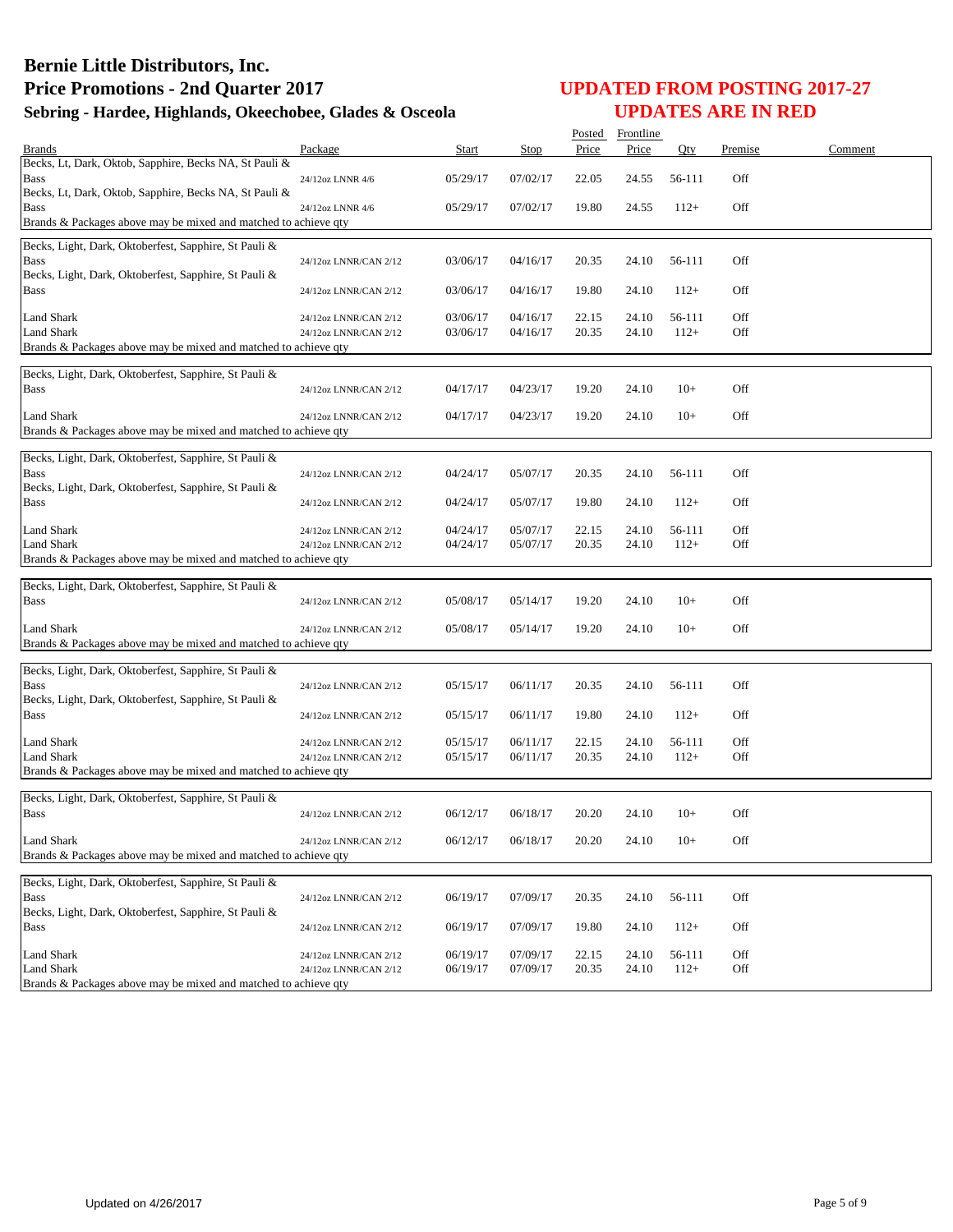|                                                                                                                                       |                      |          |             | Posted | Frontline |           |         |         |
|---------------------------------------------------------------------------------------------------------------------------------------|----------------------|----------|-------------|--------|-----------|-----------|---------|---------|
| <b>Brands</b>                                                                                                                         | Package              | Start    | <b>Stop</b> | Price  | Price     | Qty       | Premise | Comment |
| Beck's, Sapphire, Black Crown, BL Lime, Platinum,                                                                                     |                      |          |             |        |           |           |         |         |
| Michelob Ultra & Landshark                                                                                                            | 24/16oz CAN 6/4      | 02/06/17 | 07/02/17    | 25.75  | 28.00     | $1 - 2$   | Off     |         |
| Beck's, Sapphire, Black Crown, BL Lime, Platinum,                                                                                     |                      |          |             |        |           |           |         |         |
| Michelob Ultra & Landshark                                                                                                            | 24/16oz CAN 6/4      | 02/06/17 | 07/02/17    | 24.90  | 28.00     | $3+$      | Off     |         |
|                                                                                                                                       |                      |          |             |        |           |           |         |         |
| Shock Top, Apple, Lemon, Pumpkin, Shockolate &                                                                                        |                      |          |             |        |           |           |         |         |
| <b>Twisted Pretzel</b>                                                                                                                | 24/16oz CAN 6/4      | 02/06/17 | 07/02/17    | 29.80  | 33.50     | $1 - 2$   | Off     |         |
| Shock Top, Apple, Lemon, Pumpkin, Shockolate &                                                                                        |                      |          |             |        |           |           |         |         |
| <b>Twisted Pretzel</b>                                                                                                                | 24/16oz CAN 6/4      | 02/06/17 | 07/02/17    | 24.90  | 33.50     | $3+$      | Off     |         |
|                                                                                                                                       |                      |          |             |        |           |           |         |         |
| Goose 312, IPA, Green Line & Four Star Pilsner                                                                                        | 24/16oz CAN 6/4      | 02/06/17 | 07/02/17    | 29.80  | 31.95     | $1 - 2$   | Off     |         |
| Goose 312, IPA, Green Line & Four Star Pilsner                                                                                        | 24/16oz CAN 6/4      | 02/06/17 | 07/02/17    | 24.90  | 31.95     | $3+$      | Off     |         |
|                                                                                                                                       |                      |          |             |        |           |           |         |         |
| Bud Chelada, Bud Lt Chelada                                                                                                           | 24/16oz Can 6/4      | 02/06/17 | 07/02/17    | 29.80  | 33.50     | $1+$      | Off     |         |
|                                                                                                                                       |                      |          |             |        |           |           |         |         |
| Rita Splash (Lime, Strawberry & Pineapple)                                                                                            | 24/16oz CAN 4/6      | 02/06/17 | 07/02/17    | 29.80  | 37.50     | $1+$      | Off     |         |
|                                                                                                                                       |                      |          |             |        |           |           |         |         |
|                                                                                                                                       |                      |          |             |        |           |           |         |         |
| BL Lime Rita Family & Oculto                                                                                                          | 24/16oz CAN 6/4      | 02/06/17 | 07/02/17    | 29.80  | 37.50     | $1+$      | Off     |         |
| Brands & Packages above may be mixed and matched to achieve qty                                                                       |                      |          |             |        |           |           |         |         |
| <b>Boddington's Pub</b>                                                                                                               | 24/16oz CAN 6/4      | 01/04/16 | 07/02/17    | 39.15  | 41.75     | $72+$     | Off     |         |
|                                                                                                                                       |                      |          |             |        |           |           |         |         |
| BP Blueberry, Oktoberfest, Pumpkin, Summer, Winter, Spring,                                                                           |                      |          |             |        |           |           |         |         |
| Toasted Lager, Hoptical Illusion, Mosaic Session IPA & Honey                                                                          |                      |          |             |        |           |           |         |         |
| Robber                                                                                                                                | 24/12oz LNNR 4/6     | 03/20/17 | 06/18/17    | 27.70  | 30.90     | 25-55     | Off     |         |
| BP Blueberry, Oktoberfest, Pumpkin, Summer, Winter, Spring,                                                                           |                      |          |             |        |           |           |         |         |
| Toasted Lager, Hoptical Illusion, Mosaic Session IPA & Honey<br>Robber                                                                | 24/12oz LNNR 4/6     | 03/20/17 | 06/18/17    | 26.70  | 30.90     | $56+$     | Off     |         |
|                                                                                                                                       |                      |          |             |        |           |           |         |         |
| Goose 312, 312 Pale Ale, Honkers, IPA, Winter, Summer, Harvest                                                                        |                      |          |             |        |           |           |         |         |
| Ale, Sixth Day, Endless IPA, Rambler IPA, Oktob, 10 Hills Pale Ale,                                                                   |                      |          |             |        |           |           |         |         |
| Four Star, Green Line, Preseason                                                                                                      | 24/12oz LNNR/Can 4/6 | 03/20/17 | 06/18/17    | 27.70  | 30.90     | $25 - 55$ | Off     |         |
| Goose 312, 312 Pale Ale, Honkers, IPA, Winter, Summer, Harvest                                                                        |                      |          |             |        |           |           |         |         |
| Ale, Sixth Day, Endless IPA, Rambler IPA, Oktob, 10 Hills Pale Ale,                                                                   |                      |          |             |        |           |           |         |         |
| Four Star, Green Line, Preseason                                                                                                      | 24/12oz LNNR/Can 4/6 | 03/20/17 | 06/18/17    | 26.70  | 30.90     | $56+$     | Off     |         |
| Brands & Packages above may be mixed and matched to achieve qty                                                                       |                      |          |             |        |           |           |         |         |
|                                                                                                                                       |                      |          |             |        |           |           |         |         |
| BP Blueberry, Oktoberfest, Pumpkin, Summer, Winter, Spring,<br>Toasted Lager, Hoptical Illusion, Mosaic Session IPA & Honey           |                      |          |             |        |           |           |         |         |
| Robber                                                                                                                                | 24/12oz LNNR 4/6     | 06/19/17 | 06/25/17    | 19.20  | 30.90     | $10+$     | Off     |         |
|                                                                                                                                       |                      |          |             |        |           |           |         |         |
| Goose 312, 312 Pale Ale, Honkers, IPA, Winter, Summer, Harvest                                                                        |                      |          |             |        |           |           |         |         |
| Ale, Sixth Day, Endless IPA, Rambler IPA, Oktob, 10 Hills Pale Ale,                                                                   |                      |          |             |        |           |           |         |         |
| Four Star, Green Line, Preseason                                                                                                      | 24/12oz LNNR/Can 4/6 | 06/19/17 | 06/25/17    | 27.70  | 30.90     | $25 - 55$ | Off     |         |
| Goose 312, 312 Pale Ale, Honkers, IPA, Winter, Summer, Harvest                                                                        |                      |          |             |        |           |           |         |         |
| Ale, Sixth Day, Endless IPA, Rambler IPA, Oktob, 10 Hills Pale Ale,                                                                   |                      |          |             |        |           |           |         |         |
| Four Star, Green Line, Preseason                                                                                                      | 24/12oz LNNR/Can 4/6 | 06/19/17 | 06/25/17    | 26.70  | 30.90     | $56+$     | Off     |         |
| Brands & Packages above may be mixed and matched to achieve qty                                                                       |                      |          |             |        |           |           |         |         |
| BP Blueberry, Oktoberfest, Pumpkin, Summer, Winter, Spring,                                                                           |                      |          |             |        |           |           |         |         |
| Toasted Lager, Hoptical Illusion, Mosaic Session IPA & Honey                                                                          |                      |          |             |        |           |           |         |         |
| Robber                                                                                                                                | 24/12oz LNNR 4/6     | 06/26/17 | 09/30/17    | 27.70  | 30.90     | $25 - 55$ | Off     |         |
| BP Blueberry, Oktoberfest, Pumpkin, Summer, Winter, Spring,                                                                           |                      |          |             |        |           |           |         |         |
| Toasted Lager, Hoptical Illusion, Mosaic Session IPA & Honey                                                                          |                      |          |             |        |           |           |         |         |
| Robber                                                                                                                                | 24/12oz LNNR 4/6     | 06/26/17 | 09/30/17    | 26.70  | 30.90     | $56+$     | Off     |         |
|                                                                                                                                       |                      |          |             |        |           |           |         |         |
| Goose 312, 312 Pale Ale, Honkers, IPA, Winter, Summer, Harvest<br>Ale, Sixth Day, Endless IPA, Rambler IPA, Oktob, 10 Hills Pale Ale, |                      |          |             |        |           |           |         |         |
| Four Star, Green Line, Preseason                                                                                                      | 24/12oz LNNR/Can 4/6 | 06/26/17 | 09/30/17    | 27.70  | 30.90     | $25 - 55$ | Off     |         |
| Goose 312, 312 Pale Ale, Honkers, IPA, Winter, Summer, Harvest                                                                        |                      |          |             |        |           |           |         |         |
| Ale, Sixth Day, Endless IPA, Rambler IPA, Oktob, 10 Hills Pale Ale,                                                                   |                      |          |             |        |           |           |         |         |
| Four Star, Green Line, Preseason                                                                                                      | 24/12oz LNNR/Can 4/6 | 06/26/17 | 09/30/17    | 26.70  | 30.90     | $56+$     | Off     |         |
| Brands & Packages above may be mixed and matched to achieve gty                                                                       |                      |          |             |        |           |           |         |         |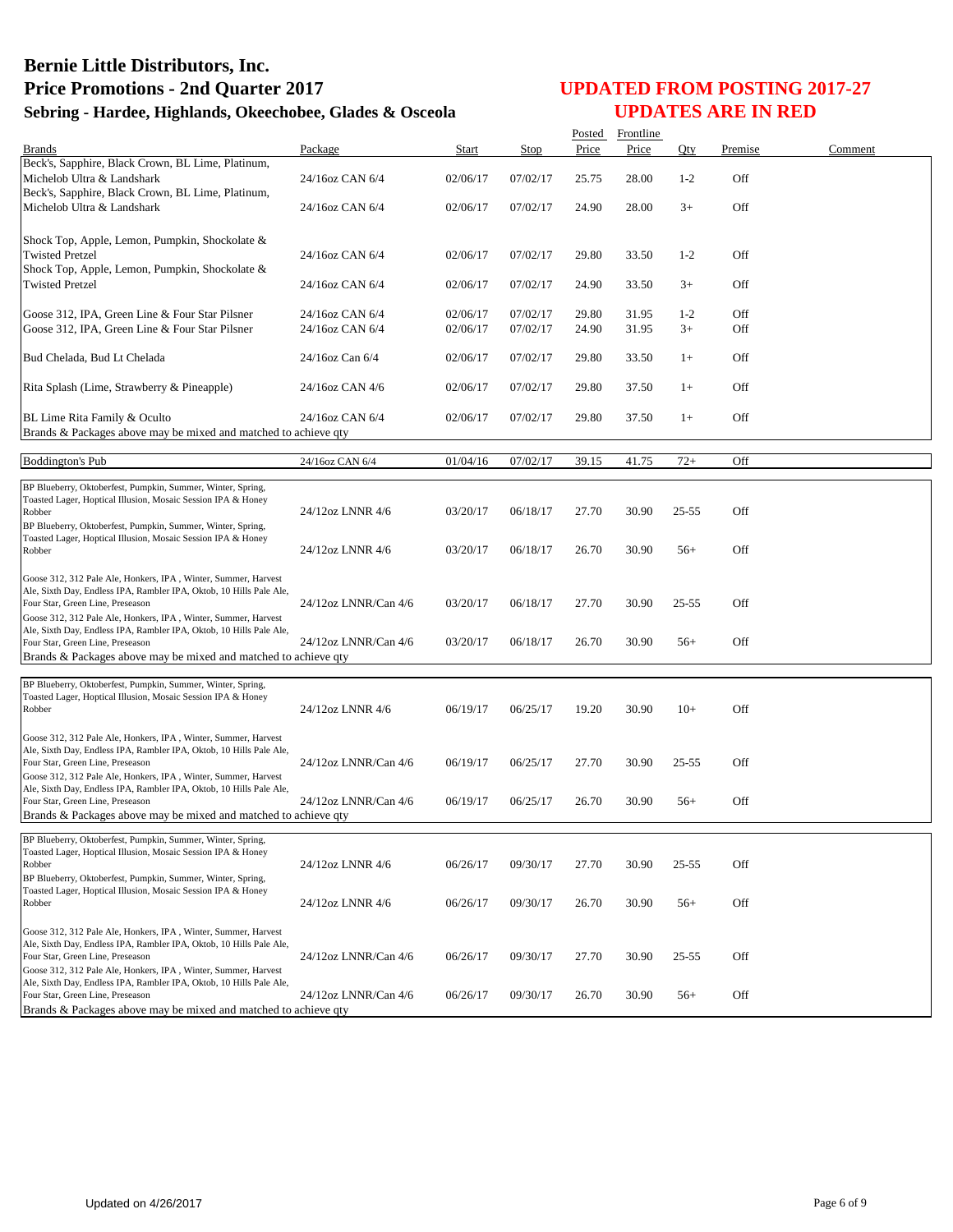|                                                                                                                  |                                                 |                      |                      |                | Posted Frontline |                   |            |         |
|------------------------------------------------------------------------------------------------------------------|-------------------------------------------------|----------------------|----------------------|----------------|------------------|-------------------|------------|---------|
| <b>Brands</b>                                                                                                    | Package                                         | Start                | Stop                 | Price          | Price            | Qty               | Premise    | Comment |
| Shock Top, Wheat IPA, Lemon, Pumpkin, Variety, Apple, Winter,                                                    |                                                 |                      |                      |                |                  |                   |            |         |
| Honey Bourbon, Choc, Pretzel, Ginger & Ruby Red<br>Shock Top, Wheat IPA, Lemon, Pumpkin, Variety, Apple, Winter, | 24/12oz LNNR/Can 2/12                           | 01/23/17             | 07/02/17             | 24.60          | 27.75            | 14-55             | Off        |         |
| Honey Bourbon, Choc, Pretzel, Ginger & Ruby Red                                                                  | 24/12oz LNNR/Can 2/12                           | 01/23/17             | 07/02/17             | 23.60          | 27.75            | 56-111            | Off        |         |
| Shock Top, Wheat IPA, Lemon, Pumpkin, Variety, Apple, Winter,                                                    |                                                 |                      |                      |                |                  |                   |            |         |
| Honey Bourbon, Choc, Pretzel, Ginger & Ruby Red                                                                  | 24/12oz LNNR/Can 2/12                           | 01/23/17             | 07/02/17             | 22.60          | 27.75            | $112+$            | Off        |         |
|                                                                                                                  |                                                 |                      |                      |                |                  |                   |            |         |
| Goose 312, 312 Pale, Honkers, IPA, Winter, Summer, Fall, Harvest                                                 |                                                 |                      |                      |                |                  |                   |            |         |
| Ale, Endless IPA, Winter, Four Star, Green Line, Seasonals                                                       | 24/12oz LNNR/CN 2/12                            | 01/23/17             | 07/02/17             | 26.25          | 29.65            | 14-55             | Off        |         |
| Goose 312, 312 Pale, Honkers, IPA, Winter, Summer, Fall, Harvest                                                 |                                                 |                      |                      |                |                  |                   |            |         |
| Ale, Endless IPA, Winter, Four Star, Green Line, Seasonals                                                       |                                                 |                      |                      |                |                  |                   |            |         |
| Brands & Packages above may be mixed and matched to achieve qty                                                  | 24/12oz LNNR/CN 2/12                            | 01/23/17             | 07/02/17             | 25.25          | 29.65            | $56+$             | Off        |         |
|                                                                                                                  |                                                 |                      |                      |                |                  |                   |            |         |
| Goose Seasonal Sampler                                                                                           | 24/12oz Can                                     | 01/02/17             | 07/02/17             | 25.45          | 28.85            | 14-55             | Off        |         |
| Goose Seasonal Sampler                                                                                           | 24/12oz Can                                     | 01/02/17             | 07/02/17             | 24.45          | 28.85            | $56+$             | Off        |         |
| Brands & Packages above may be mixed and matched to achieve qty                                                  |                                                 |                      |                      |                |                  |                   |            |         |
|                                                                                                                  |                                                 |                      |                      |                |                  |                   |            |         |
| Goose Seasonal Sampler                                                                                           | 24/12oz LNNR                                    | 01/02/17             | 07/02/17             | 26.80          | 28.85            | $10 - 55$         | Off        |         |
| Goose Seasonal Sampler                                                                                           | 24/12oz LNNR                                    | 01/02/17             | 07/02/17             | 25.50          | 28.85            | 56-111            | Off        |         |
| Goose Seasonal Sampler                                                                                           | 24/12oz LNNR                                    | 01/02/17             | 07/02/17             | 24.50          | 28.85            | $112+$            | Off        |         |
| Brands & Packages above may be mixed and matched to achieve qty                                                  |                                                 |                      |                      |                |                  |                   |            |         |
| Stella Artois                                                                                                    | 20/9.6oz LNR                                    | 09/12/16             | 07/02/17             | 19.90          | 21.95            | $3+$              | Off        |         |
|                                                                                                                  |                                                 |                      |                      |                |                  |                   |            |         |
| Stella Artois, Cidre, Hoegaarden, Leffe Blonde/Brown                                                             | 24/11.2oz LNNR/CN 4/6                           | 04/03/17             | 04/23/17             | 26.40          | 32.55            | 56-111            | Off        |         |
| Stella Artois, Cidre, Hoegaarden, Leffe Blonde/Brown                                                             | 24/11.2oz LNNR/CN 4/6                           | 04/03/17             | 04/23/17             | 25.75          | 32.55            | 112-215           | Off        |         |
| Stella Artois, Cidre, Hoegaarden, Leffe Blonde/Brown                                                             | 24/11.2oz LNNR/CN 4/6                           | 04/03/17             | 04/23/17             | 24.46          | 32.55            | $216+$            | Off        |         |
|                                                                                                                  |                                                 |                      |                      |                |                  |                   |            |         |
| Stella, Stella Cidre, Hoegaarden, Belgian Sampler                                                                | 24/11.2oz LNNR/Can 2/12 &                       |                      |                      |                |                  |                   |            |         |
|                                                                                                                  | 20/14.9oz Can 2/12                              | 04/03/17             | 04/23/17             | 30.30          | 33.30            | $1 - 4$           | Off        |         |
| Stella, Stella Cidre, Hoegaarden, Belgian Sampler                                                                | 24/11.2oz LNNR/Can 2/12 &<br>20/14.9oz Can 2/12 |                      |                      |                |                  | $5 - 55$          | Off        |         |
|                                                                                                                  | 24/11.2oz LNNR/Can 2/12 &                       | 04/03/17             | 04/23/17             | 27.00          | 33.30            |                   |            |         |
| Stella, Stella Cidre, Hoegaarden, Belgian Sampler                                                                | 20/14.9oz Can 2/12                              | 04/03/17             | 04/23/17             | 26.40          | 33.30            | 56-111            | Off        |         |
|                                                                                                                  | 24/11.2oz LNNR/Can 2/12 &                       |                      |                      |                |                  |                   |            |         |
| Stella, Stella Cidre, Hoegaarden, Belgian Sampler                                                                | 20/14.9oz Can 2/12                              | 04/03/17             | 04/23/17             | 25.75          | 33.30            | $112+$            | Off        |         |
| Brands & Packages above may be mixed and matched to achieve qty                                                  |                                                 |                      |                      |                |                  |                   |            |         |
|                                                                                                                  |                                                 | 04/24/17             | 04/30/17             | 26.40          | 32.55            | 56-111            | Off        |         |
| Stella Artois, Cidre, Hoegaarden, Leffe Blonde/Brown<br>Stella Artois, Cidre, Hoegaarden, Leffe Blonde/Brown     | 24/11.2oz LNNR 4/6<br>24/11.2oz LNNR 4/6        | 04/24/17             | 04/30/17             | 25.75          | 32.55            | 112-215           | Off        |         |
| Stella Artois, Cidre, Hoegaarden, Leffe Blonde/Brown                                                             | 24/11.2oz LNNR 4/6                              | 04/24/17             | 04/30/17             | 24.46          | 32.55            | $216+$            | Off        |         |
|                                                                                                                  |                                                 |                      |                      |                |                  |                   |            |         |
|                                                                                                                  |                                                 |                      |                      |                |                  |                   |            |         |
| Stella Artois                                                                                                    | 24/11.2oz Can 4/6                               | 04/24/17             | 04/30/17             | 21.60          | 32.55            | $10+$             | Off        |         |
|                                                                                                                  |                                                 |                      |                      |                |                  |                   |            |         |
|                                                                                                                  | 24/11.2oz LNNR/Can 2/12 &                       |                      |                      |                |                  |                   |            |         |
| Stella, Stella Cidre, Hoegaarden, Belgian Sampler                                                                | 20/14.9oz Can 2/12                              | 04/24/17             | 04/30/17             | 30.30          | 33.30            | $1 - 4$           | Off        |         |
| Stella, Stella Cidre, Hoegaarden, Belgian Sampler                                                                | 24/11.2oz LNNR/Can 2/12 &                       |                      |                      |                |                  |                   |            |         |
|                                                                                                                  | 20/14.9oz Can 2/12<br>24/11.2oz LNNR/Can 2/12 & | 04/24/17             | 04/30/17             | 27.00          | 33.30            | $5 - 55$          | Off        |         |
| Stella, Stella Cidre, Hoegaarden, Belgian Sampler                                                                | 20/14.9oz Can 2/12                              | 04/24/17             | 04/30/17             | 26.40          | 33.30            | 56-111            | Off        |         |
|                                                                                                                  | 24/11.2oz LNNR/Can 2/12 &                       |                      |                      |                |                  |                   |            |         |
| Stella, Stella Cidre, Hoegaarden, Belgian Sampler                                                                | 20/14.9oz Can 2/12                              | 04/24/17             | 04/30/17             | 25.75          | 33.30            | $112+$            | Off        |         |
| Brands & Packages above may be mixed and matched to achieve gty                                                  |                                                 |                      |                      |                |                  |                   |            |         |
|                                                                                                                  |                                                 |                      |                      |                |                  |                   |            |         |
| Stella Artois, Cidre, Hoegaarden, Leffe Blonde/Brown                                                             | 24/11.2oz LNNR/CN 4/6                           | 05/01/17             | 07/02/17             | 26.40          | 32.55            | 56-111            | Off        |         |
| Stella Artois, Cidre, Hoegaarden, Leffe Blonde/Brown<br>Stella Artois, Cidre, Hoegaarden, Leffe Blonde/Brown     | 24/11.2oz LNNR/CN 4/6<br>24/11.2oz LNNR/CN 4/6  | 05/01/17<br>05/01/17 | 07/02/17<br>07/02/17 | 25.75<br>24.46 | 32.55<br>32.55   | 112-215<br>$216+$ | Off<br>Off |         |
|                                                                                                                  |                                                 |                      |                      |                |                  |                   |            |         |
|                                                                                                                  |                                                 |                      |                      |                |                  |                   |            |         |
| Stella, Stella Cidre, Hoegaarden, Belgian Sampler                                                                | 24/11.2oz LNNR/Can 2/12 &                       |                      |                      |                |                  |                   |            |         |
|                                                                                                                  | 20/14.9oz Can 2/12                              | 05/01/17             | 07/02/17             | 30.30          | 33.30            | $1 - 4$           | Off        |         |
| Stella, Stella Cidre, Hoegaarden, Belgian Sampler                                                                | 24/11.2oz LNNR/Can 2/12 &<br>20/14.9oz Can 2/12 | 05/01/17             | 07/02/17             | 27.00          | 33.30            | $5 - 55$          | Off        |         |
|                                                                                                                  | 24/11.2oz LNNR/Can 2/12 &                       |                      |                      |                |                  |                   |            |         |
| Stella, Stella Cidre, Hoegaarden, Belgian Sampler                                                                | 20/14.9oz Can 2/12                              | 05/01/17             | 07/02/17             | 26.40          | 33.30            | 56-111            | Off        |         |
| Stella, Stella Cidre, Hoegaarden, Belgian Sampler                                                                | 24/11.2oz LNNR/Can 2/12 &                       |                      |                      |                |                  |                   |            |         |
|                                                                                                                  | 20/14.9oz Can 2/12                              | 05/01/17             | 07/02/17             | 25.75          | 33.30            | $112+$            | Off        |         |
| Brands & Packages above may be mixed and matched to achieve qty                                                  |                                                 |                      |                      |                |                  |                   |            |         |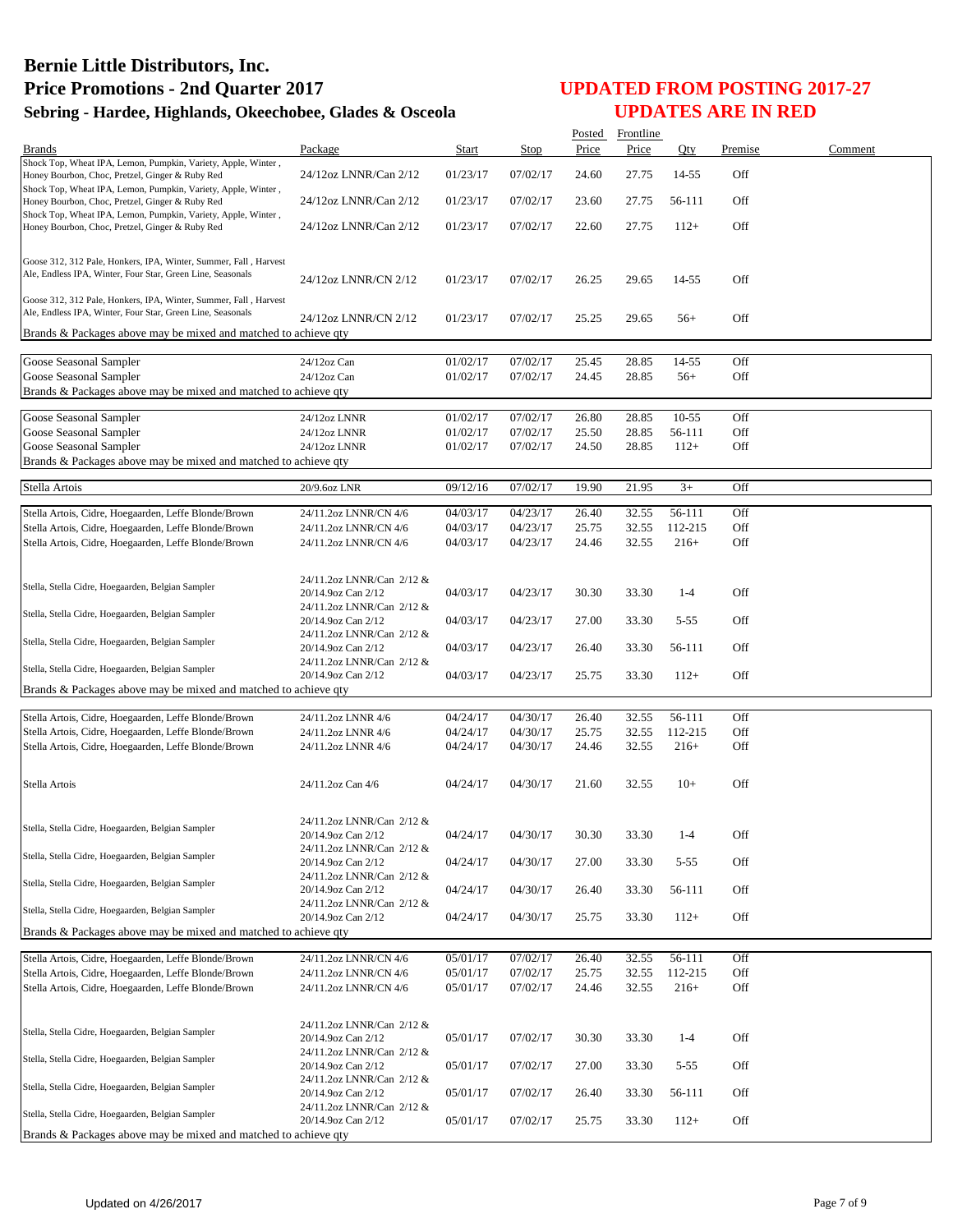| Brands                                                                                                                                                                                                                                                                                                                                                                                                                                        | Package               | Start    | Stop     | Price | Posted Frontline<br>Price | Qty   | Premise  | Comment |
|-----------------------------------------------------------------------------------------------------------------------------------------------------------------------------------------------------------------------------------------------------------------------------------------------------------------------------------------------------------------------------------------------------------------------------------------------|-----------------------|----------|----------|-------|---------------------------|-------|----------|---------|
| Kona Longboard, Fire Rock, Pipeline, Wailua Wheat, Koko Brown,                                                                                                                                                                                                                                                                                                                                                                                |                       |          |          |       |                           |       |          |         |
| Castaway, Big Wave, Lemongrass & Lavaman                                                                                                                                                                                                                                                                                                                                                                                                      | 24/12oz LNNR 4/6      | 05/01/17 | 05/28/17 | 25.56 | 28.76                     | 15-24 | On & Off |         |
| Kona Longboard, Fire Rock, Pipeline, Wailua Wheat, Koko Brown,<br>Castaway, Big Wave, Lemongrass & Lavaman                                                                                                                                                                                                                                                                                                                                    | 24/12oz LNNR 4/6      | 05/01/17 | 05/28/17 | 23.56 | 28.76                     | $25+$ | On & Off |         |
| Brands & Packages above may be mixed and matched to achieve gty                                                                                                                                                                                                                                                                                                                                                                               |                       |          |          |       |                           |       |          |         |
| Kona Longboard, Fire Rock, Pipeline, Wailua Wheat, Koko Brown,<br>Castaway, Big Wave, Lemongrass & Lavaman                                                                                                                                                                                                                                                                                                                                    | 24/12oz LNNR 4/6      | 05/29/17 | 09/03/17 | 23.56 | 28.76                     | $25+$ | On & Off |         |
| Brands & Packages above may be mixed and matched to achieve qty                                                                                                                                                                                                                                                                                                                                                                               |                       |          |          |       |                           |       |          |         |
| Kona Longboard, Castaway, Variety & Big Wave<br>Brands & Packages above may be mixed and matched to achieve qty                                                                                                                                                                                                                                                                                                                               | 2/12/12 LNNR & Can    | 04/03/17 | 04/30/17 | 23.98 | 27.18                     | $15+$ | On & Off |         |
| Widmer Hefeweizen, Drop Top Amber Ale, Drifter Pale Ale, Rotator<br>IPA, Upheaval, Alchemy & BRRR                                                                                                                                                                                                                                                                                                                                             | 24/12oz LNNR 4/6      | 04/03/17 | 04/30/17 | 28.80 | 32.00                     | $15+$ | Off      |         |
| Widmer Hefeweizen, Drop Top Amber Ale, Drifter Pale Ale, Rotator<br>IPA, Upheaval, Alchemy & BRRR<br>Brands & Packages above may be mixed and matched to achieve qty                                                                                                                                                                                                                                                                          | 24/12oz LNNR 4/6      | 05/29/17 | 07/02/17 | 28.80 | 32.00                     | $15+$ | Off      |         |
| SweetWater 420, IPA & Tacklebox<br>Brands & Packages above may be mixed and matched to achieve qty                                                                                                                                                                                                                                                                                                                                            | 24/12oz LNNR/Can 2/12 | 10/10/16 | 12/30/17 | 27.00 | 29.15                     | $5+$  | Off      |         |
| SweetWater 420, IPA<br>Brands & Packages above may be mixed and matched to achieve qty                                                                                                                                                                                                                                                                                                                                                        | 24/16oz Can 6/4       | 1/2/17   | 12/30/17 | 28.50 | 33.45                     | $2+$  | Off      |         |
| 3 Daughters Beach Blonde, Rod Bender, Stern Line, Bimini<br>Twist & Blonde Coffee                                                                                                                                                                                                                                                                                                                                                             | 24/12oz Can 4/6       | 4/30/17  | 6/3/17   | 28.00 | 30.00                     | $3+$  | Off      |         |
| 3 Daughters Beach Blonde, Rod Bender, Stern Line, Bimini<br>Twist & Blonde Coffee<br>Brands & Packages above may be mixed and matched to achieve qty                                                                                                                                                                                                                                                                                          | 24/12oz Can 4/6       | 6/25/17  | 7/22/17  | 28.00 | 30.00                     | $1+$  | Off      |         |
| 3 Daughters Beach Blonde & Bimini Twist<br>Brands & Packages above may be mixed and matched to achieve qty                                                                                                                                                                                                                                                                                                                                    | 24/16oz Cans          | 5/1/17   | 12/31/17 | 29.80 | 42.00                     | $2+$  | Off      |         |
| Seagrams Family (Wild Berries, Strawberry Daiquiri, Peach Fuzzy Navel, Classic<br>Lime Margarita, Calypso Colada, Black Cherry Fizz, Bahama Mama, Jamaican Me<br>Happy, Lime Melonade, Pink Punch, Sangria, Mango, Mimosa, Raspberry<br>Lemonade, Watermelon Splash, Blackberry Breezer, Kiwi Strawberry, Aloha Tini,<br>Apple Pomegranate, Orange Swirl & Pink Pineapple)<br>Brands & Packages above may be mixed and matched to achieve qty | 24/12oz LNNR 6/4      | 11/01/16 | 12/31/17 | 19.16 | 23.94                     | $10+$ | Off      |         |
| Magic Hat Family (#9, Dream Machine, Vinyl, Rye, Electric<br>Peel, Circus Boy, Limited Rls, Seasonals)                                                                                                                                                                                                                                                                                                                                        | 24/12oz NR 4/6        | 5/1/17   | 6/30/17  | 27.27 | 30.30                     | $5+$  | Off      |         |
| Magic Hat Family (#9, Dream Machine, Vinyl, Rye, Electric<br>Peel, Circus Boy, Limited Rls, Seasonals)                                                                                                                                                                                                                                                                                                                                        | 24/12oz NR 4/6        | 9/1/17   | 10/31/17 | 27.27 | 30.30                     | $5+$  | Off      |         |
| Brands & Packages above may be mixed and matched to achieve qty                                                                                                                                                                                                                                                                                                                                                                               |                       |          |          |       |                           |       |          |         |
| Magic Hat Family (#9, Variety Packs & Seasonals)                                                                                                                                                                                                                                                                                                                                                                                              | 24/12oz 2/12 NR & Cn  | 3/1/17   | 4/30/17  | 24.15 | 27.10                     | $5+$  | Off      |         |
| Magic Hat Family (#9, Variety Packs & Seasonals)                                                                                                                                                                                                                                                                                                                                                                                              | 24/12oz 2/12 NR & Cn  | 7/1/17   | 8/31/17  | 24.15 | 27.10                     | $5+$  | Off      |         |
| Magic Hat Family (#9, Variety Packs & Seasonals)<br>Brands & Packages above may be mixed and matched to achieve qty                                                                                                                                                                                                                                                                                                                           | 24/12oz 2/12 NR & Cn  | 12/1/17  | 12/31/17 | 24.15 | 27.10                     | $5+$  | Off      |         |
| Big Storm Arcus IPA, Helicity & Wavemaker                                                                                                                                                                                                                                                                                                                                                                                                     | 4/6/12oz CAN          | 4/17/17  | 5/13/17  | 28.00 | 30.30                     | $15+$ | Off      |         |
| Big Storm Arcus IPA, Helicity & Wavemaker                                                                                                                                                                                                                                                                                                                                                                                                     | 4/6/12oz CAN          | 6/5/17   | 6/24/17  | 28.00 | 30.30                     | $15+$ | Off      |         |
| Big Storm Arcus IPA, Helicity & Wavemaker                                                                                                                                                                                                                                                                                                                                                                                                     | 4/6/12oz CAN          | 7/17/17  | 8/19/17  | 28.00 | 30.30                     | $15+$ | Off      |         |
| Big Storm Arcus IPA, Helicity & Wavemaker                                                                                                                                                                                                                                                                                                                                                                                                     | 4/6/12oz CAN          | 9/11/17  | 10/14/17 | 28.00 | 30.30                     | $15+$ | Off      |         |
| Big Storm Arcus IPA, Helicity & Wavemaker<br>Brands & Packages above may be mixed and matched to achieve qty                                                                                                                                                                                                                                                                                                                                  | 4/6/12oz CAN          | 11/6/17  | 12/9/17  | 28.00 | 30.30                     | $15+$ | Off      |         |
| Big Storm Dunder & Blixem                                                                                                                                                                                                                                                                                                                                                                                                                     | 6/4/16oz CAN          | 10/30/17 | 12/30/17 | 40.95 | 44.95                     | $3+$  | Off      |         |